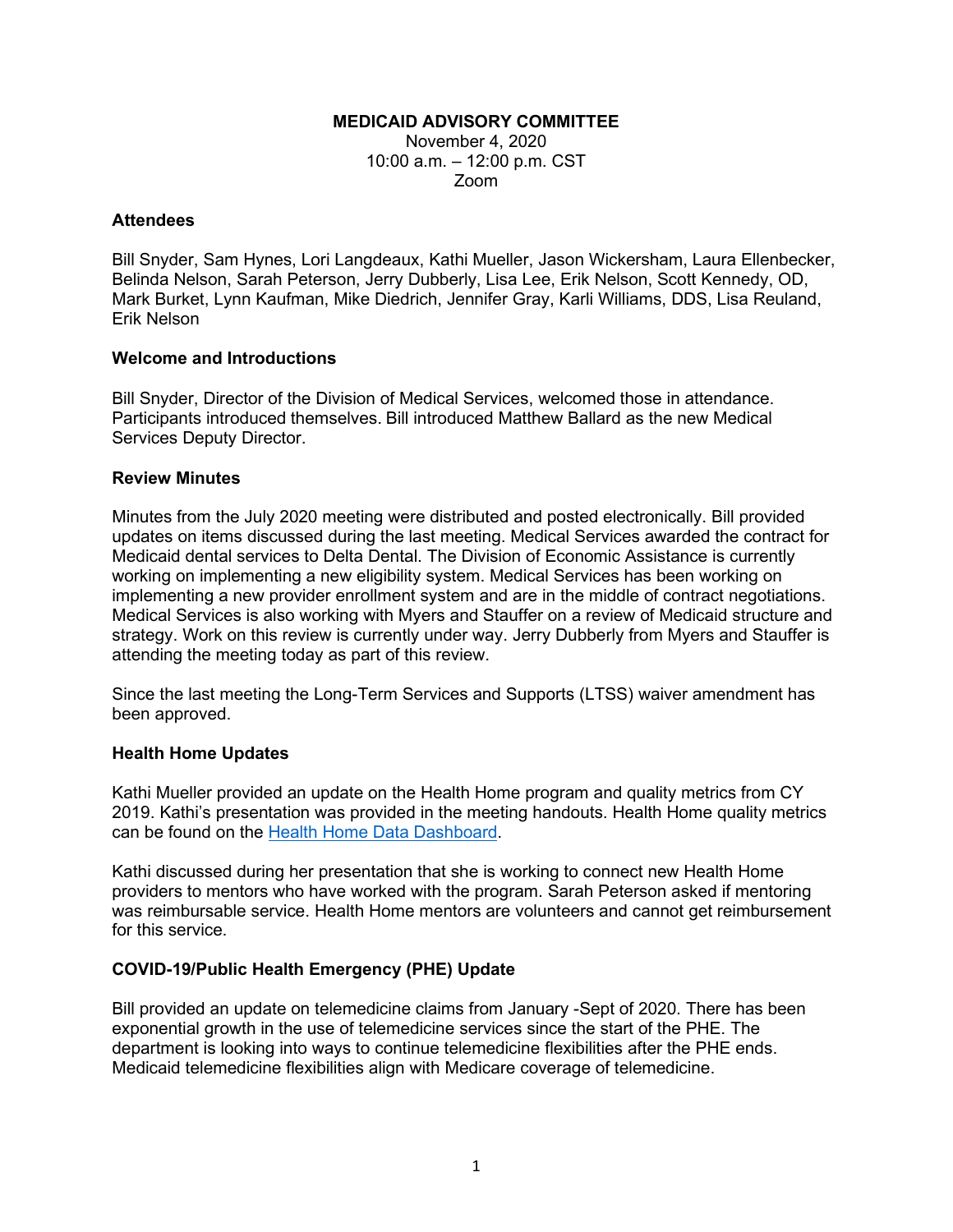MAC members were asked if they had used telemedicine during the PHE. Two-thirds of members present reporting using telemedicine. Jason Wickersham reported that telemedicine has helped people to stay out of facilities during the PHE.

| Yes    | (9)69%   |
|--------|----------|
| No     | (4) 31%  |
| Unsure | $(0)$ 0% |

# 1. Have you used telemedicine during the public health emergency?

Medical Services is tracking claims for testing and treatment for COVID which do not have a cost share. Federal COVID legislation does not allow the state to assess a cost share for testing and treatment of COVID.

During the PHE Medical Services has temporarily added coverage for ambulance transfers. Paying for this service will allow providers to maximize hospital bed capacity.

We are tracking utilization of services that have been added during the PHE. We continue to accept feedback from providers regarding current and additional flexibilities providers may need. We also continue to monitor federal policy guidance and added Medicare flexibilities.

Laura Ellenbecker provided an update on Families First Corona Virus Response Act (FFCRA) and continuous Medicaid eligibility requirements. The legislation includes an increase in the Federal Medical Assistance Percentage (FMAP). In order for a state to receive the increased FMAP the state has to maintain Medicaid coverage. Anyone on Medicaid since the start of the PHE will maintain their Medicaid coverage until the end of the PHE. A recipient's Medicaid can only be closed if the person moves out of state, passes away, or voluntarily ends their coverage. No one can lose coverage for changes in circumstance including income, age, and pregnancy status. Economic Assistance will send notification ten days in advance if a recipient's case is going to be closed. The continuous coverage is beneficial for people that have had to postpone elective procedures.

Advisory Committee Members were asked to rank Medicaid's response to the PHE.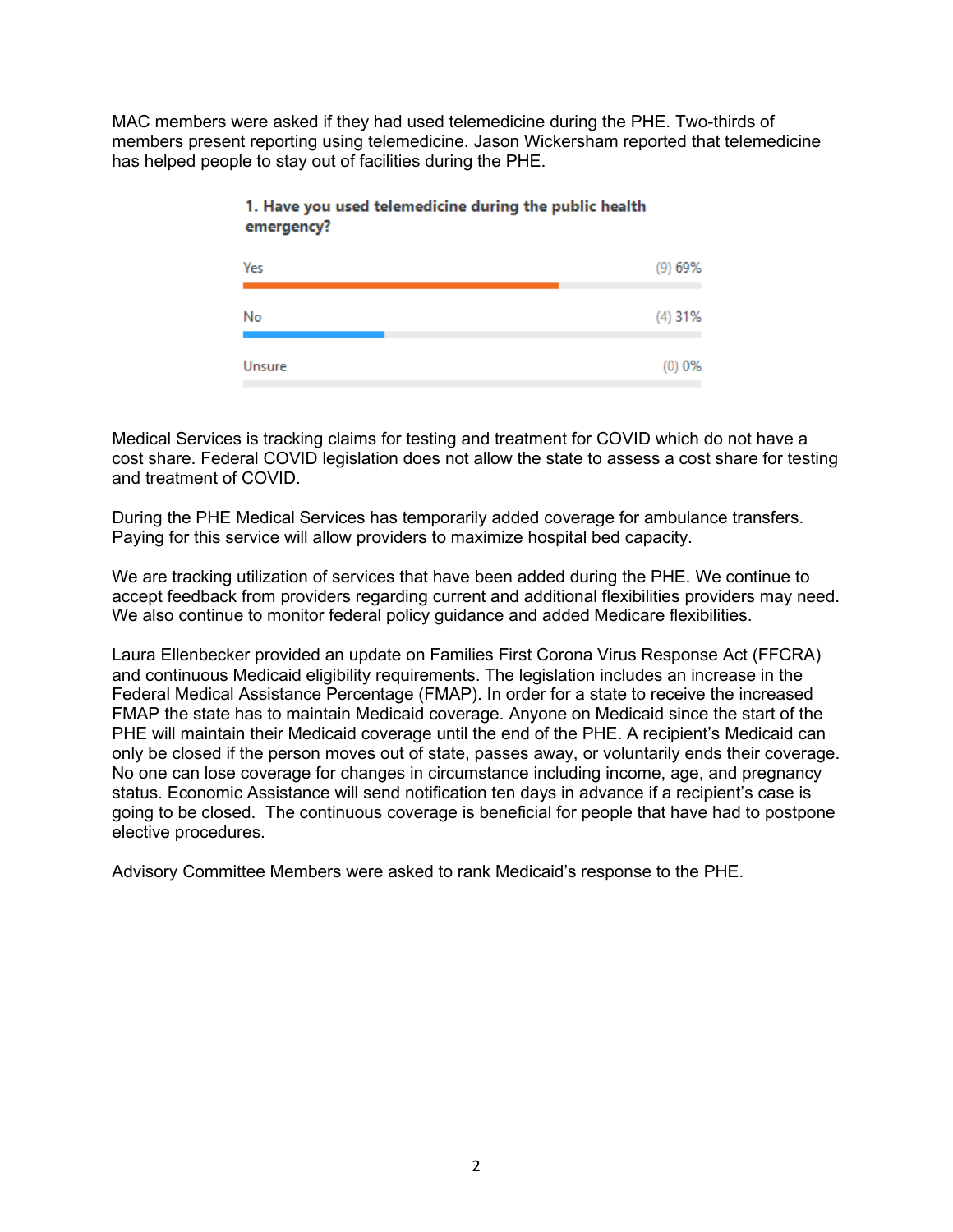| 10 | (6)46%    |
|----|-----------|
| 9  | $(3)$ 23% |
| 8  | (3) 23%   |
| 7  | $(0)$ 0%  |
| 6  | (1) 8%    |
| 5  | (0) 0%    |
| 4  | $(0)$ 0%  |
| 3  | (0) 0%    |
|    |           |

## 2. How would you rank Medicaid's response to COVID-19 on a scale of 1-10 where 1 is poor and 10 and excellent?

Belinda Nelson noted that she has seen great results from the audio-only mental health services and hopes that it is a services Medicaid will consider continuing after the PHE ends.

Lynn Kaufman reported that it would be nice to be able to provide audio-only home health visits. With cases ramping up it would be helpful to prioritize those who needs an in-person service.

Sarah Petersen mentioned that there was HRSA funding for COVID testing but there are individuals who are being told that they need to pay up front for the test. Sarah is wondering how the HRSA funding works and if a provider needs to get payment up front and then apply for reimbursement? DSS stated it would look into this issue and follow up.

## **Other Medicaid Updates**

Lisa Lee provided an update on the submission of the UB 04 claims through the online portal. Most institutional claims are submitted online. Submission of UB-04 claims through the portal is an additional option for submitting claims. About 80% of UB claims are coming electronically from clearing houses. The benefit to submission through the portal is the ability to attach needed documentation.

Bill shared that Medicaid has years' worth of data regarding telephone service unit calls and claims submission. We are seeing a downward trend in the number of calls; Medicaid is trying to push more information through the portal without having to waiting for the call center to be open. There was a significant drop in calls at the beginning of the PHE. Most Medicaid claims come electronically, there are some exceptions. We are trying to reduce the number of paper claims and support electronic submission.